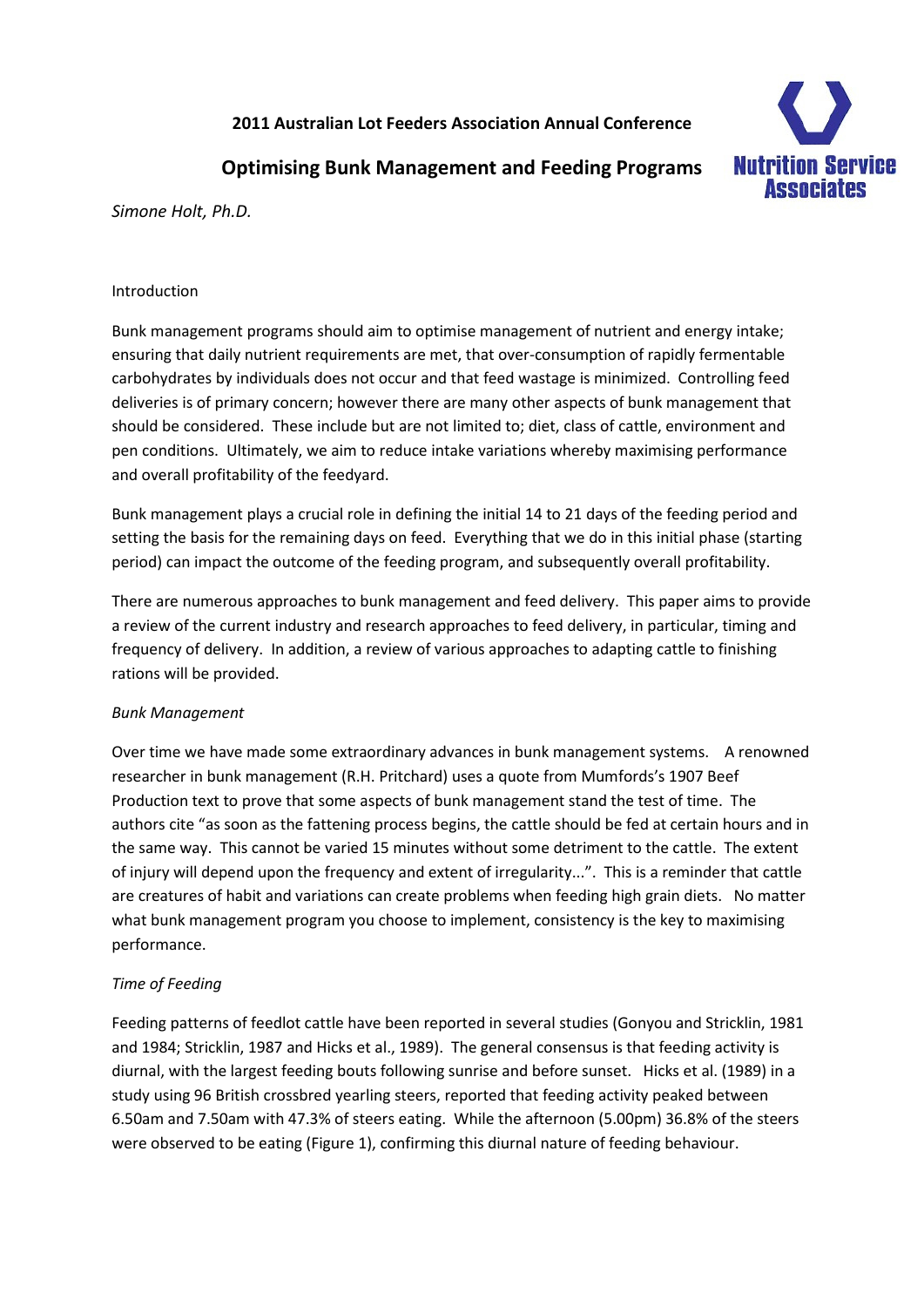

Figure 1. Eating patterns of feedlot steers.

Several researchers, myself included, have investigated time of feeding when feed is delivered once daily. During the summer months radiant energy typically peaks between 12 noon and 2pm, and when these peaks become extreme feedlot animals begin to suffer from heat stress. In addition to environmental conditions, the heat of fermentation (digestion) and the heat increment associated with eating becomes additive to the heat load, increasing the animals energy requirement for maintenance. In this instance, feed deliveries occurring in the afternoon or early evening would appear to be an advantage as heat generated from eating would occur during the evening hours when the animal's ability to dissipate heat is greatest.

 In a study conducted by Reinhardt and Brandt (1994), lightweight calves were limit-fed to gain 1.0kg per day. In this trial cattle were fed either in the morning (8am) or evening (8pm). Evening feeding increased (P <.05) ADG by 18% despite cattle being fed the same caloric intake (Table 1). This research was confirmed by Knutsen et al., (1994) where they found no difference in DMI from morning (7.30am) versus afternoon (4pm) feeding but discovered a significant difference in ADG and feed efficiency (Table 2.).

|  | Table 1. Summer performance of cattle limit fed in the morning or evening. |  |  |  |
|--|----------------------------------------------------------------------------|--|--|--|
|  |                                                                            |  |  |  |

|                                                 | <b>Morning</b> | <b>Evening</b> |
|-------------------------------------------------|----------------|----------------|
| DMI, kg                                         | 4.22           | 4.26           |
| DMI, % BW                                       | 2.3            | 2.3            |
| ADG, kg <sup>a</sup><br>Feed/Gain <sup>bc</sup> | 0.75           | 0.89           |
|                                                 | 7.46           | 6.37           |

 $a$  Means differ (P<.02)

 $<sup>b</sup>$ Means differ (P<0.6)</sup>

 $c$  Analysed as gain/feed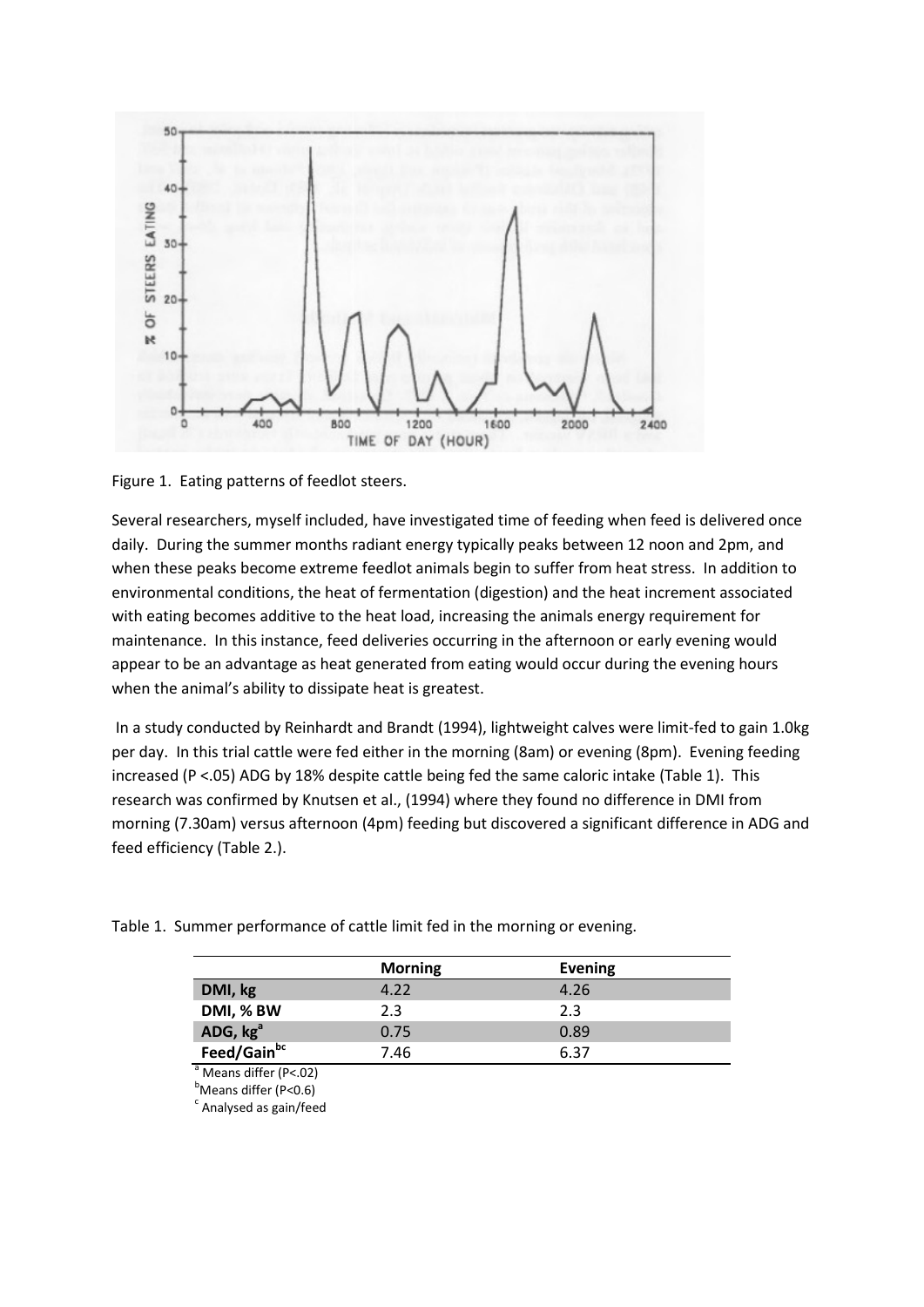| Item                          | <b>Morning</b> | <b>Afternoon</b> |
|-------------------------------|----------------|------------------|
| <b>Initial Weight, kg</b>     | 372.9          | 370.1            |
| Final Weight, kg <sup>a</sup> | 536.1          | 553.8            |
| ADG, kg <sup>a</sup>          | 1.93           | 2.18             |
| DMI, kg                       | 10.40          | 10.36            |
| Feed/Gain <sup>a</sup>        | 5.36           | 4.73             |

Table 2. Feedlot performance of steers fed at different times of the day during summer

 $a$  Means differ (P<.05)

Conversely, in the winter months by shifting the heat of fermentation to the afternoon/evening we may be able to take advantage of the additional heat production. In a 56 day winter study (Holt et al, 2004; Table 3.) investigating feeding time on feedlot performance of limit-fed growing steers, researchers concluded that afternoon (3pm) deliveries not only improved performance but those steers were able to maintain body temperature more effectively than those fed in the morning (9am).

Table. 3. Feedlot performance of limit-fed growing steers fed at different times of the day in winter.

|                           | <b>Morning</b> | <b>Afternoon</b> |
|---------------------------|----------------|------------------|
| <b>Initial Weight, kg</b> | 298            | 297              |
| Final Weight, kg          | 377            | 385              |
| ADG, kg                   | 1.42           | 1.56             |
| DMI, kg                   | 7.37           | 7.37             |
| Gain/Feed                 | 5.19           | 4.72             |

To summarise, the research clearly defines benefits and advantages of afternoon feeding schedules in both summer and winter. Daily production efficiencies may be enhanced by feeding later in the day as feed will remain fresher in the evening hours compared to daylight hours with lower temperatures an no sunlight. As mentioned earlier, cattle typically eat more in the evening hours, meaning this feed would be a fresh delivery. Another advantage to the afternoon feeding schedule is the feed will be available for the morning eating episode (sunrise) regardless of cattle activity and feed delivery schedules as the clean bunk occurs around midday. Regardless of season, there appears to be energetic efficiencies from delivery feed in the afternoon/evening compared to morning as ADG is improved even though cattle are offered the same amount of DMI.

## *Feeding Frequency*

 A review of the current research on frequency of feeding yields conflicting results. Early research by Hanke et al. (1981) reported no advantage to feeding twice a day. Other researchers (Pritchard and Knutsen, 1995) have observed variable responses. In two experiments, yearling cattle where either exposed to once (7.30am) or twice (7.30am and 4.00pm) a day feeding (Table 4.). In Exp. 1, a 7% improvement in ADG was noted along with a 10% advantage in feed efficiency for cattle fed twice daily. Interestingly, in Exp. 2, no advantage was observed for those cattle fed twice daily feeding in ADG or feed efficiency.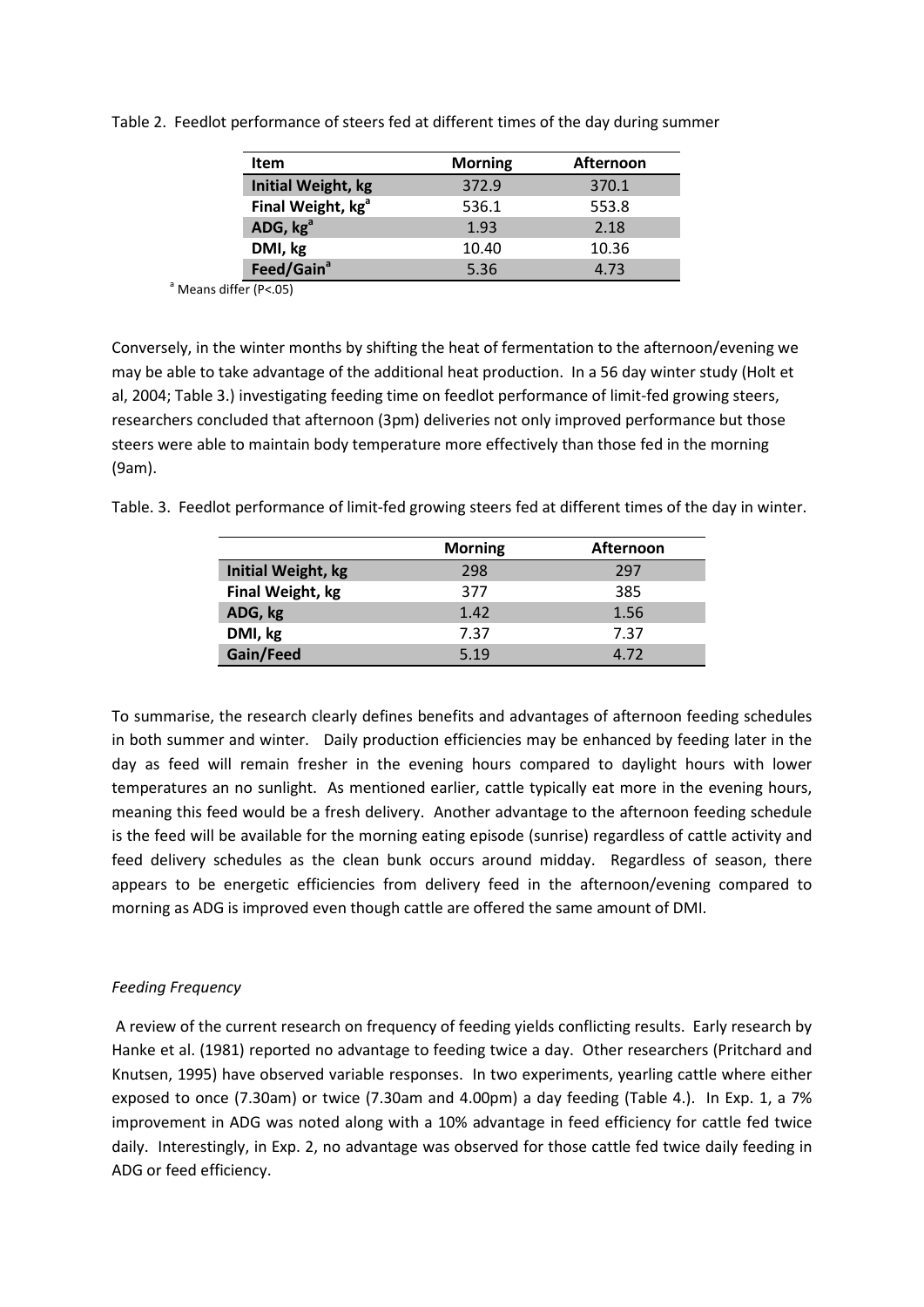A small decrease in DMI (2%) was reported for the twice daily cattle versus those fed only once per day. The reasoning for the inconsistent response is unclear, however, the researchers suggest that multiple feedings do reduce the magnitude of feeding errors, and the opportunity for binge eating is reduced.

|                  |           | <b>Once Daily</b> | <b>Twice Daily</b> |
|------------------|-----------|-------------------|--------------------|
| EXP <sub>1</sub> | ADG, kg   | 1.94              | 2.07               |
|                  | DMI, kg   | 10.40             | 10.10              |
|                  | Feed/Gain | 5.36              | 4.89               |
| EXP <sub>2</sub> | ADG, kg   | 1.39              | 1.40               |
|                  | DMI, kg   | 8.89              | 8.70               |
|                  | Feed/Gain | 6.39              | 6.21               |

Table. 4. Influence of feeding frequency on yearling steer performance

Recently, Soto-Navarro et al. (2000) studied the impact of multiple feed deliveries versus once daily. This research primarily investigating the influence of feed delivery fluctuations and the influence on acidosis. As feed deliveries were fluctuated by 10%, increasing the feeding frequency appeared to stabilise the rumen environment. It is critical with once daily feeding to reduce intake variation by consistent feed deliveries, and if this is unobtainable then multiple feedings may improve performance.

Personal observations from both the United States and Australia, has consistently seen improvements in production efficiency and rates by twice daily feeding. Feed efficiency responses are generally increased by 10%. In my opinion, these improvements come from the ability to better manage intake variation within pens and control digestive concerns.

When considering feeding frequency in a feeyard operation several factors need to be considered;

- a) Bunk capacity is there enough capacity in the bunk to enable once daily feeding
- b) Ration type does the ration ingredients cause high or low separation
- c) Stable feeds does the ration contain high moisture ingredients
- d) Weather
- e) Type of cattle starters versus finishers

It is my opinion that once daily feed deliveries should be considered if the following parameters are met;

- Bunk capacity is large enough to accommodate feed deliveries in one drop.
- Ration contains low separation feeds whereby the ability of the cattle to sort the ration is low.
- Ration does not contain a lot of high moisture feeds eg. Wet Distillers grains, silage
- Batching logistics ration batch is too small to allow for multiple deliveries
- Weather is relatively stable eg. minimal precipiatation
- Stable cattle eg. finishers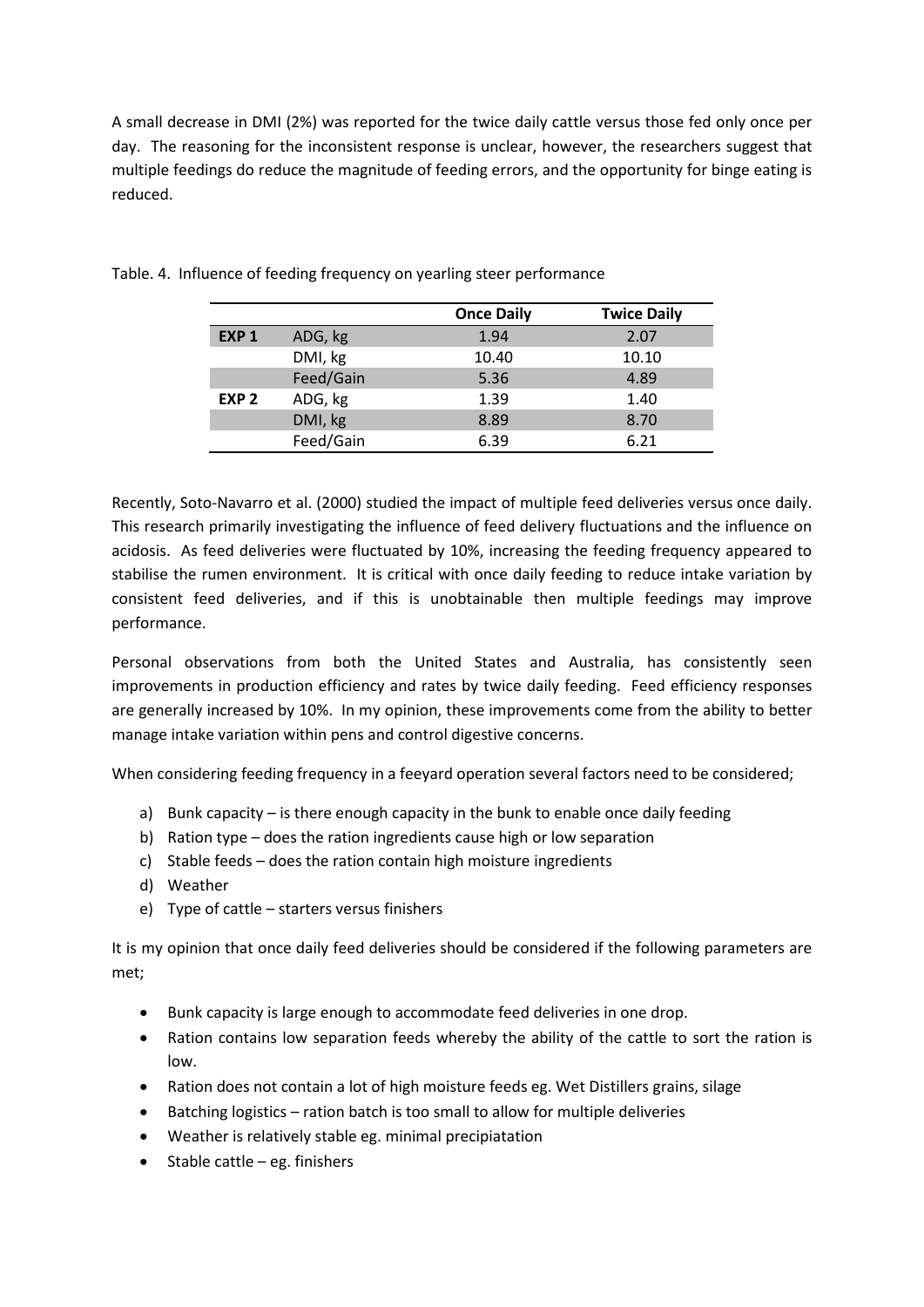Twice daily feed deliveries should be considered if the following parameters are met;

- Bunk capacity is small.
- Ration contains high separation feeds.
- Ration contains a lot of high moisture feeds.
- Unstable weather.
- Unstable cattle eg. starters

In summary, by increasing the feed delivery from once to twice a day may improve performance by allowing individual animals more access to feed and reducing intake variations within a pen. It also allows access to fresher feed over multiple feedings. Another advantage of multiple feed deliveries means than any feeding, mixing or allocation errors will be of a lesser magnitude than when feeding once daily. There is limited research available on feeding beyond twice a day and thus far we see no additional advantages to feeding frequencies beyond twice daily.

An inherent problem with once daily feeding programs in large feedyards is that bunks are often read at a single point in time. Since not all pens can be fed at the same time it makes predicting when pens that are fed later in the day will have a clean bunk. Under this program it is advantageous to manage the yard in zones so that bunks may be managed more accurately.

## *Adaptation to Finisher Diets*

There are many considerations when initiating cattle on feed, and for the most part at this point future plans don't matter. During the first few weeks you cannot get cattle fat but you can contribute to increases in morbidity and reduce the ability of animals to recover. When describing the importance of feed intake in the starting phase it is critical to note: Sick cattle don't eat and cattle that don't eat get sick. To ensure that cattle remain healthy and maintain a level of intake typical starter programs involve the use of a large percentage of roughage. However, per unit of energy, roughage can be the most expensive ingredient in the feeding program (Eng, 1995). As nutritionists we must develop a feeding program that optimises cost of gain in both the starting phase and finishing phase. As such, many feeding programs have focused on reducing the amount of roughage incorporated into the starting phase. To minimise digestive disorders on these lower roughage programs bunk management become extremely critical.

The following is a review of several programs available to adapt cattle to finishing diets.

#### Traditional

The most widely recognised program is the traditional, where cattle are initially fed a 25-30% roughage based diet and over a period of 14 to 21 days the roughage is slowly decreased to obtain a finisher diet containing anywhere from 6 to 15% roughage on a dry matter basis. Under this program initial feed intake is offered at 1.5 to 2.0% of BW. Ideally, the more transitional steps that occur in the starting phase, the better the impact on animal performance.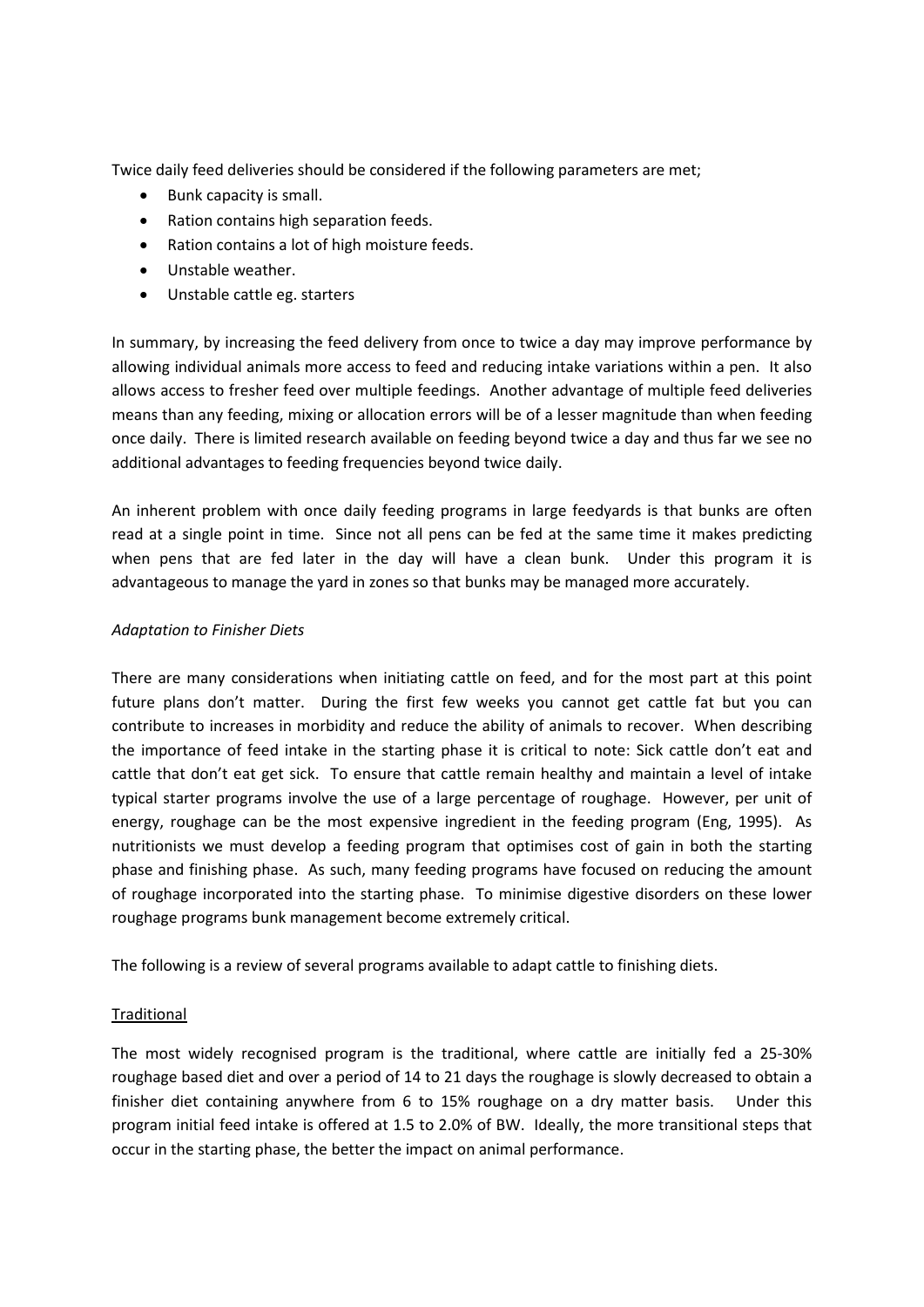However, the inefficiencies involved in milling and delivering multiple rations makes this impossible to manage. It is most likely and more feasible that a 3 to 5 step program is used.

## Restricted Intake

The Restricted Intake program involves cattle being fed the final diet (88 – 92% concentrate) from day 1 or 2, with dry matter intake being restricted to 1.5 to 1.75% of BW. Dry matter intake is increased gradually until *ad libitum* intake is achieved. DMI increases are generally in the order of 0.25 to 0.50kg/head/day. The advantages of this program are economic efficiencies of limiting roughage handling and usage and energetic efficiencies of the cattle when restricted on intake. It should be known that an increased commitment to bunk management needs to be employed when considering this option.

#### Limited Maximum Intake

This program has similarities to the restricted intake program. Cattle are limited on intake of a finisher ration based on multiples of maintenance energy requirements. Cattle are fed the final diet (88 – 92% concentrate) from day 1 or 2. In contrast to the RI program, intake is restricted to 2.1, 2.3, 2.5 and 2.7 times net energy requirements for maintenance based on initial BW and are stepped up weekly to a goal of maximum DMI by 28 days. The advantages of this program are in the ability to predict consumption and enabling target intakes. This certainly can be an advantage when training new feed callers.

#### Two Ration Blending (2RB)

This program utilises two rations as the name suggests. Various proportions of a typical starter and finisher ration are offered daily. Initially, a starter ration is fed for the first 5 days and then cattle are offered a percentage of starter and a finisher from day 6 and are slowly transitioned over to the finisher by reducing the percentage of the starter diet fed (Table 5.). The two rations are fed at separate times in the day, with the starter ration being the first drop. Feed can be delivered twice or three times per day. The advantage of this program relies on smaller incremental changes in energy and forage content, whereby reduces digestive disturbances and intake variations. Improved economic efficiencies should be observed as minimal rations are milled and feed trucks can be managed more effectively. As with most adaptation programs, the disadvantage is managing feed deliveries as timing can be critical. It should be noted that this program assumes that each animal is consuming equal portions of each ration daily.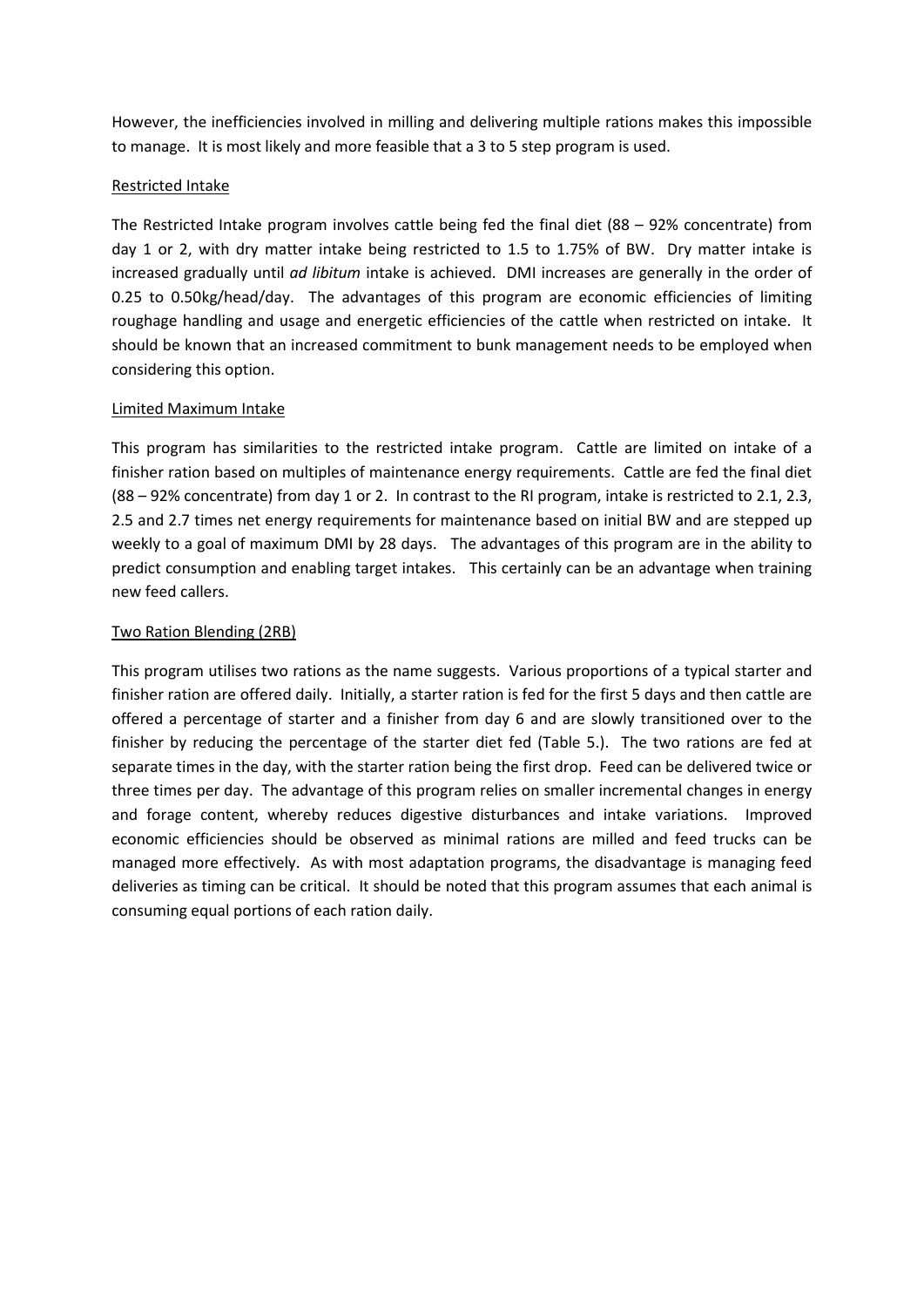| Feeding 1     |    | <b>Feeding 2</b> |    | Feeding 3     |    |             |
|---------------|----|------------------|----|---------------|----|-------------|
| <b>Ration</b> | %  | <b>Ration</b>    | %  | <b>Ration</b> | %  | <b>Days</b> |
|               | 33 |                  | 33 |               | 34 |             |
|               | 45 |                  | 15 |               | 40 | 3           |
|               | 35 |                  | 30 |               | 35 |             |
|               | 30 |                  | 45 |               | 25 |             |
|               | 40 |                  | 30 | 4             | 30 |             |
|               | 33 |                  | 33 |               | 34 |             |
|               | 45 |                  | 15 |               | 40 |             |
|               | 33 |                  | 33 |               | 34 |             |

Table 5. Example of a two ration blending program of adapting cattle to high concentrate diets with three feed deliveries.

#### **Impact on Adaptation Program on Performance**

In a research study investigating restricted intake (Bierman and Pritchard, 1996), cattle were adapted to a 92% concentrate diet by either allowing *ad libitum* access to a 45, 65, 75, 82% concentrate diets over 11 days or by restricting intake of the final diet to 1.74% of body weight followed by gradual increases until *ad libitium* intake was achieved. Over the initial 29 days, restricted intake cattle consumed 20% less and were 19% more efficient (Table 6.). Over the entire feeding period (121 days) ADG were similar for both treatments, however restricted intake cattle were 11% more efficient.

Table 6. Initial and cumulative feedlot performance of yearling feedlot steers adapted to high concentrate diet by either restricted intake or traditional methods.

|                       | <b>Restricted Intake</b> | <b>Traditional</b> |  |
|-----------------------|--------------------------|--------------------|--|
|                       |                          | Day 0 to 29        |  |
| <b>Initial BW, kg</b> | 391.9                    | 392.4              |  |
| Day 29 BW, kg         | 487                      | 491                |  |
| ADG, kg               | 3.28                     | 3.40               |  |
| DMI, kg               | 8.99                     | 11.3               |  |
| Feed/Gain             | 2.75                     | 3.4                |  |
| % Slick bunks         | 90.7                     | 42.7               |  |
|                       | Day 0 to 112             |                    |  |
| Final BW, kg          | 602                      | 604                |  |
| ADG, kg               | 1.74                     | 1.75               |  |
| DMI, kg               | 10.69                    | 11.97              |  |
| Feed/Gain             | 6.15                     | 6.90               |  |
| % Slick bunks         | 69.3                     | 39.7               |  |

Weichenthal et al. (1999) found similar results when adapting Angus crossbred steers (383kg) to finishing diets by either traditional or restricted intake methods. Over the entire 123 day feeding period cattle fed the restricted intake consumed 5.8% less and were 7.7% more efficient.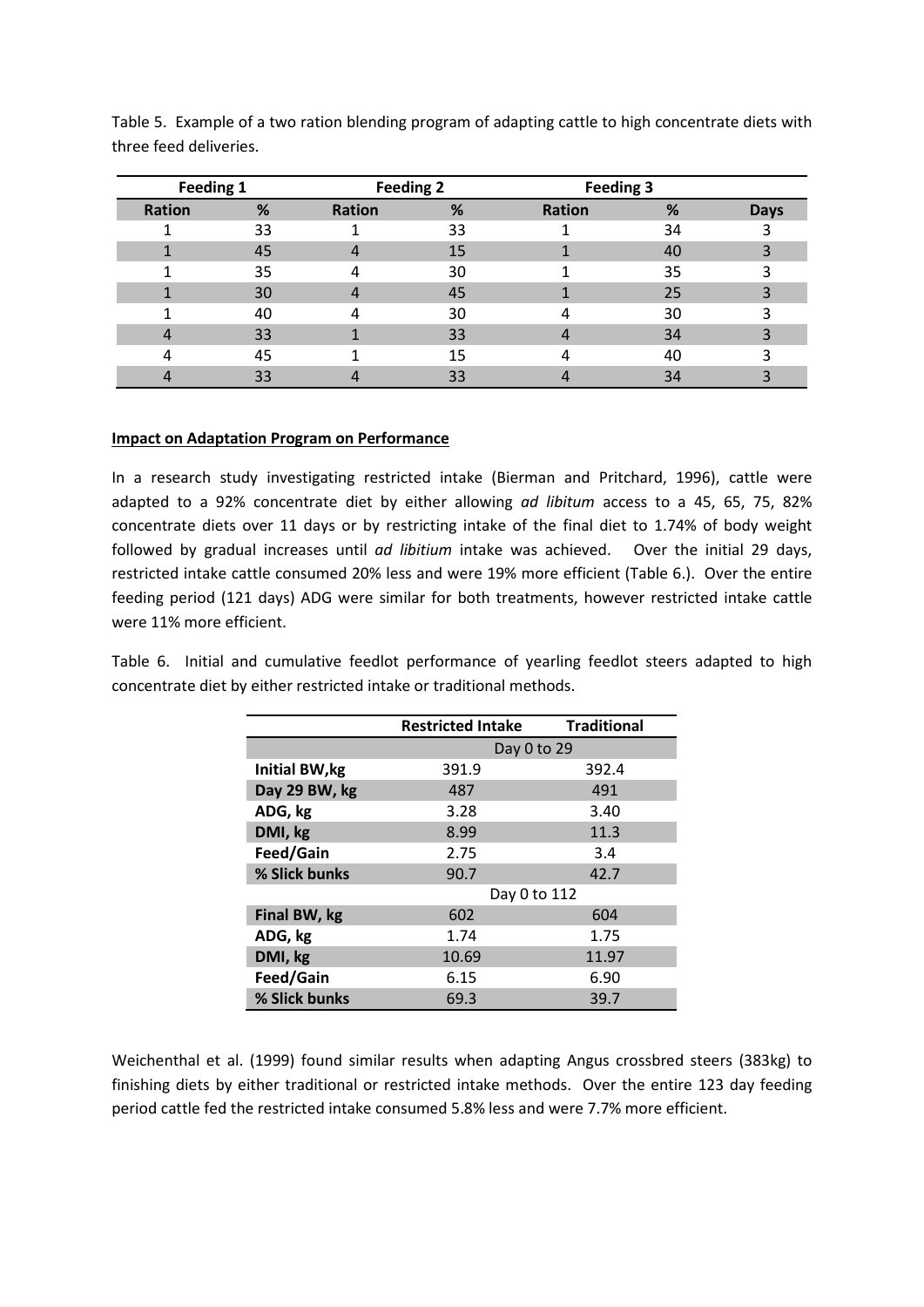Recently, Choat et al. (2002) reported results of two experiments involving feed restriction as a method to adapt cattle to finishing diets. In the initial experiment yearling steers (418kg) were utilised whilst in the second experiment lighter weight steer calves (289kg) were used. No difference in feed efficiency or ADG was observed for yearling steers, however a decrease in DMI (22%) was observed for restricted cattle vs traditional. In the case of lighter weight cattle, restriction decreased ADG 8% with no impact on feed efficiency.

Bartle and Preston (1992) used the limited maximum intake method to adapt cattle to finishing regimes by limiting DMI to 2.1, 2.3 2.5 and 2.7 by maintenance or limited DMI to 2.3, 2.5, 2.7 and 2.9 by maintenance. During the initial 28 days cattle that were started at 2.1 times maintenance consumed 6% less and appeared to be more efficient than cattle started at 2.3 times maintenance or traditionally. Over the entire feeding period (approx. 115 days) cattle initial limited to 2.1 times maintenance tended to be more efficient and had a greater ADG than other treatments (Table 7.)

|                       |             | <b>Initial limited intake level</b> |                   |  |
|-----------------------|-------------|-------------------------------------|-------------------|--|
|                       | Traditional | 2.1 x maintenance                   | 2.3 x maintenance |  |
| Initial BW, kg        | 371         | 370                                 | 371               |  |
| Final BW, kg          | 523         | 532                                 | 529               |  |
| 0 to 28 days          |             |                                     |                   |  |
| ADG, kg               | 1.70        | 1.73                                | 1.66              |  |
| DMI, kg               | 8.6         | 8.1                                 | 8.2               |  |
| Gain Efficiency, g/kg | 197         | 214                                 | 201               |  |
| Overall               |             |                                     |                   |  |
| ADG, kg               | 1.35        | 1.44                                | 1.35              |  |
| DMI, kg               | 8.3         | 8.5                                 | 8.3               |  |
| Gain Efficiency, g/kg | 163         | 170                                 | 162               |  |

Table 7. Effects of limited maximum intake on steer performance.

A more recent study (Holland et al. 2007) evaluating not only the performance of various adaptation programs (tradition, restricted intake and limited maximum intake) but also investigates the impact on health. Average daily gain was greatest for restricted intake calves, with traditional being intermediate to the limited maxiumum intake method (2.58; 2.49 and 2.34 kg/day, respectively). No significant differences were observed in feed efficiency. In the case of morbidity, traditional cattle had higher total morbidity, along with total mortality and case fatality rates as compared to restricted intake and limited maximum intake (Table 8.)

Table 8. Morbidity and mortality of steers on various programs for adaptation to high concentrate diets.

|                                  | <b>Traditional</b> | <b>Restricted Intake</b> | <b>Limited Maximum Intake</b> |
|----------------------------------|--------------------|--------------------------|-------------------------------|
| <b>Total Morbidity</b>           | 45.94              | 33.97                    | 29.64                         |
| <b>Second treatments</b>         | 22.95              | 15.18                    | 18.52                         |
| <b>Third treatments</b>          | 4.48               | 1.45                     | 2.24                          |
| <b>Total Mortality</b>           | 4.48               | 0.72                     | 1.48                          |
| <b>Case fatality rate</b>        | 7.66               | 1.52                     |                               |
| DOF to 1 <sup>st</sup> treatment | 10.91              | 12.79                    | 7.21                          |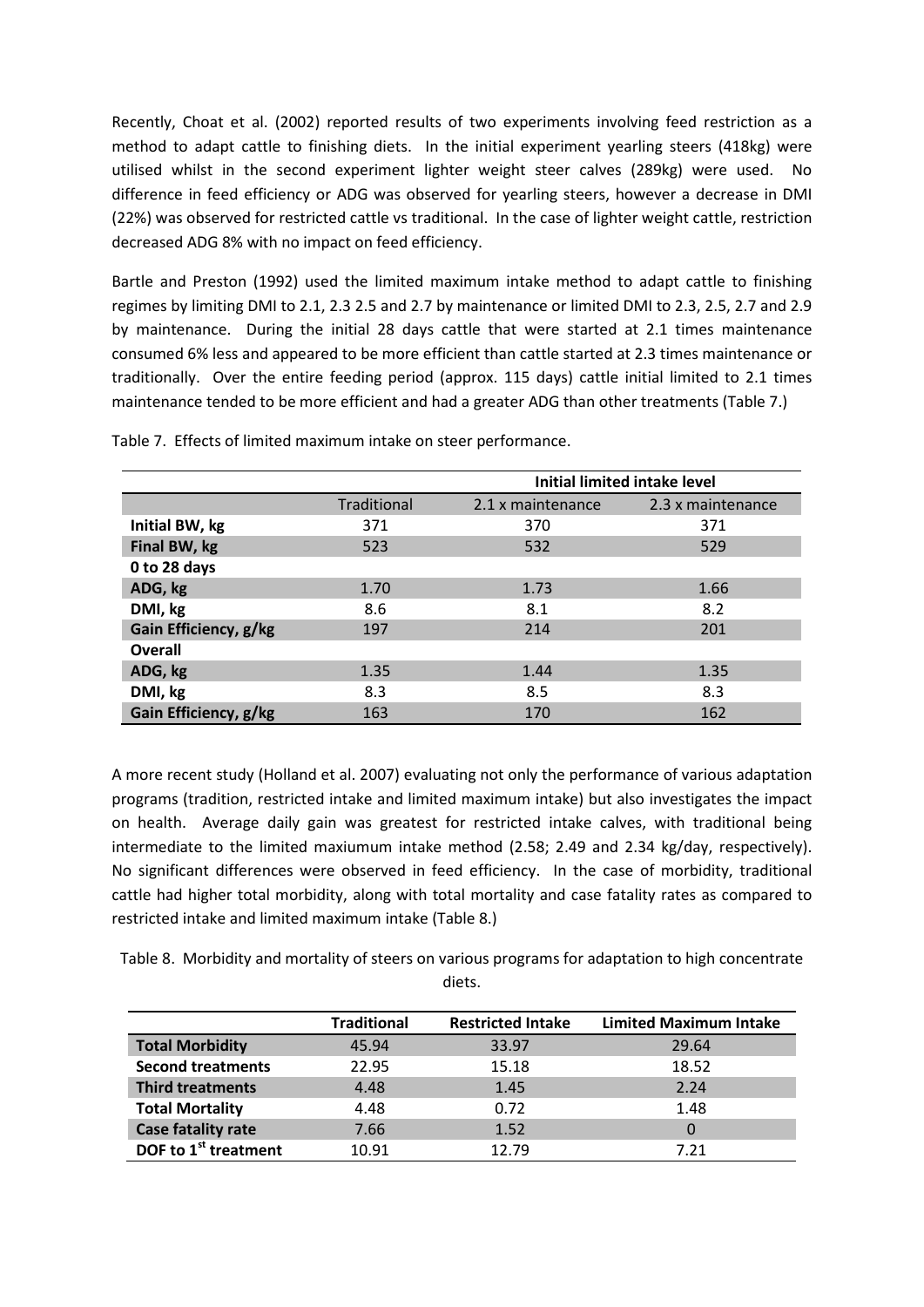The authors concluded that extending the period during which a higher roughage diet is fed or limiting the maximum intake during the adaptation period can reduce morbidity in newly received feedlot steers. Conversely, Brown et al., (2006) in his review indicates that based on observations from accumulated data on pens of cattle (Peter, 1995; Preston, 1995), feed intake is commonly reduced if cattle are allowed *ad libitum* access to feed between day 5 and 14 (when appetite increases rapidly). This recent research dispels a common myth that cattle restricted on intake during the adaptation phase will be more likely to have an increase incidence of morbidity. In fact, these studies suggest the opposite is true, whereby cattle limited on intake not only performance better but are healthier.

The two ration blending approach to adapting cattle to finishing regimes is relatively new and as such limited research data is available. Two research trials conducted recently (Burken et al. 2010; Christensen et al., 2011) have reported differing results. In the 2010 study utilising steers no differences were observed in the two ration blended program as compared to the traditional method.

However, the 2011 trial utilising heifers reported a increase in DMI in the first 28 days for the two ration blended program as compared to traditional, although no differences were seen over the entire feeding period. Both research studies indicate that the two ration blended program can be substituted for the more traditional method without any impact on performance.

#### **Summary**

Controlling intake variations is the key to success of adapting cattle to finishing programs and bunk management. In an effort to reduce cost of gain varying adaptation programs involving feed restriction of high concentrate diets are becoming increasingly common. Not only do these programs improve feed efficiency but also may reduce handling and labour cost associated with high roughage diets. In the case of the two ration blended program, the reduction in rations to be milled and delivered can improve feedlot operational efficiency. It should also be noted that with most of these programs comes an increased management requirement for bunk management. At present there is no research data on these programs under Australian short-fed conditions. Based on interim results from the research available it would seem feasible that either the restricted intake or limited maximum intake program should improve efficiency and could be substituted for the more traditional approach under Australian conditions.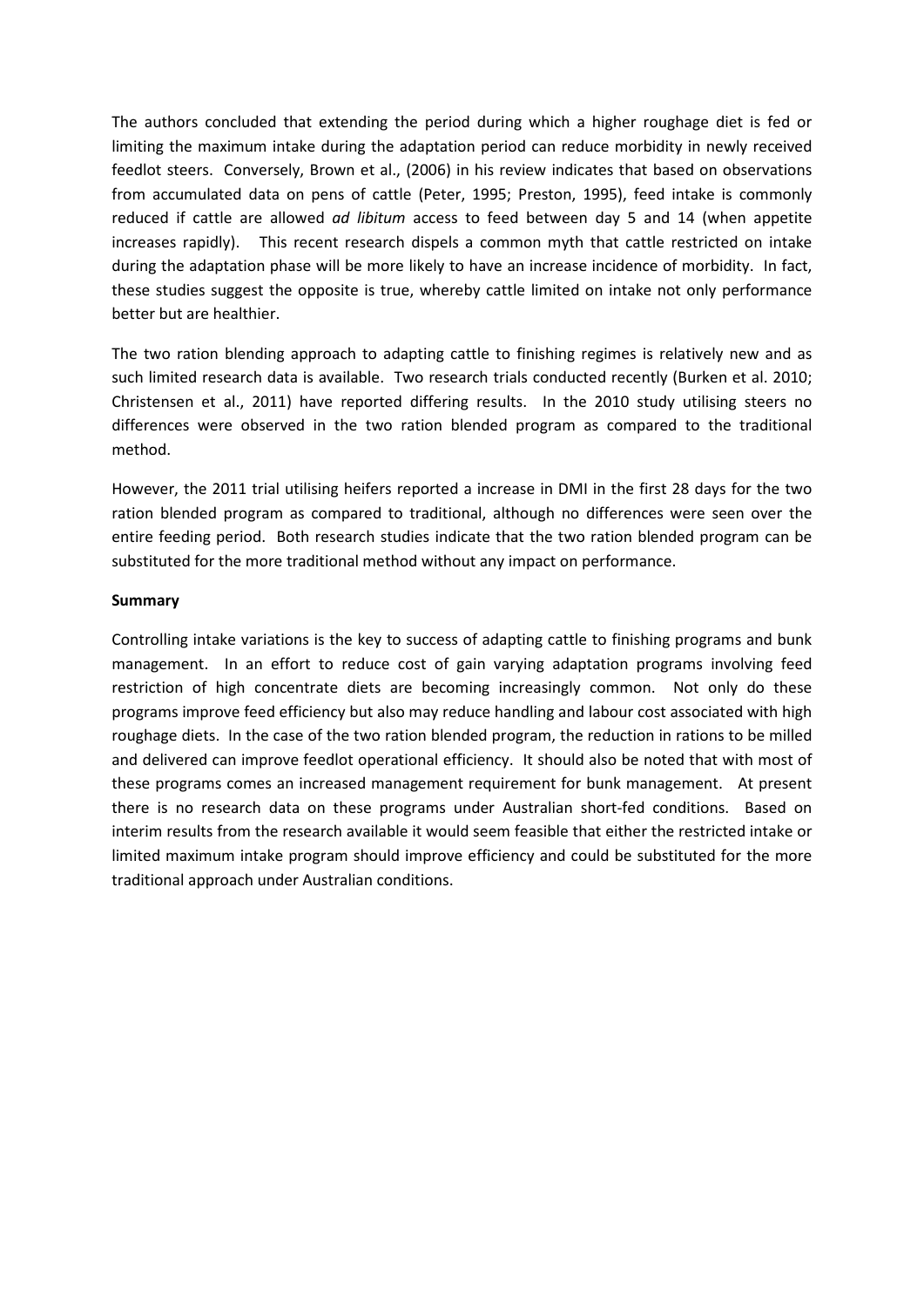#### *References:*

Bartle, S.J. and R.L. Preston. 1992. Roughage level and lmited maximum intake regimens for feedlot steers. J. Anim. Sci. 70: 3293-3303.

Burken, D.B., J.L. Wahrumund, B.P. Holland, C.R. Krehbiel and C.J. Richards. 2011. Two ration blending vs. Traditional step-up adaptation to finishing diets: Performance and carcass characteristics. Proceedings of the Plains Nutrition Council. 2011.

Bierman, S.J., and R.H. Pritchard. (1996). Effect of feed delivery management on yearling steer performance. South Dakota Beef Report Cattle 96-5. South Dakota State University, Brookings.

Choat, W.T., C.R. Krehbiel, M.S. Bown, G.C. Duff, D.A. Walker and D.R. Gill. 2002. Effects of restricted versus conventional dietary adaptation on feedlot performance, carcass characteristics, site and extent of digestion, digesta kinetics, and ruminal metabolism. J. Anim. Sci. 80:2726-2739.

 Christensen, D.L., D.B Burken, C>L. Maxwell, B.K. Wilson, C.J. Richards, D.L> Step, and C.R. Krehbiel. 2010. A Comparison of two diets and two methods of adaptation on feedlot cattle performance. Proceedings of the Plains Nutrition Council, 2010

Eng, K.E. 1995. Successes and failures of high concentrate restricted intake programs. In Proc. Symp. Intake by Feedlot Cattle. Oklahoma State Univ. P-942.

Gonyou, H.W. and W.R. Stricklin. 1981. Eating behaviour of beef cattle fed from a single stall or trough. Appl. Anim. Ethol. 7:123.

Gonyou, H.W. and W.R. Stricklin. 1984. Diurnal behaviour patterns of feedlot bulls during winter and spring in northern latitudes. J. Anim. Sci. 58:1075.

Hanke, H.E., R.E. Smith, L.K. Lindor, R.D. Goodrich, and J.C. Meiske. 1981. Influence of frequency of feeding on performance of yearling steers. Pages 98-99 in MN Cattle Feeders Rep., Special Rep. 95- 1981. Univ. Of Minnesota, St. Paul.

Hicks, R.B., F.N. Owens and D.R. Gill. 1989. Behavioral patterns of feedlot steers. Oklahoma State University Anim. Sci. Res. Report MP-127. P94.

B.P. Holland, C.R. Krehbiel, D.L. Step, L.O. Burciaga-Robles,J.J. Cranston, and L. Carlos-Valdez. 2007. Growth Performance and Health of Steer Calves Adapted to a High-Concentrate, Program-Fed Diet Using Four Methods. Oklahoma State University Anim. Sci. Res. Report.

Holt, S.M., Pritchard, R.P., and Clapper, J.A. 2004. Effect of time of feeding a limit-fed high grain diet during winter months on growing feedlot steers. *J. Anim. Science. Vol. 82, Suppl. 1:409.* 

Knutsen, J.S., J.J. Vetos, and R.H. Pritchard. 1994. Effect of Monring, Evening or Twice Daily Feeding on Yearling Steer Performance. South Dakota State University Beef Report CATTLE 94-14.

Mumford, H.W. 1907. Beef Production. Lakeside Press, R.R. Donnelley & Sons, Co., Chicago, IL.

Pritchard, R.H., and J.S. Knutsen. 1995. Freeding frequency and timing. P162-166. In Proc. Symp. Intake by Feedlot Cattle. Oklahoma State Univ. P-942.